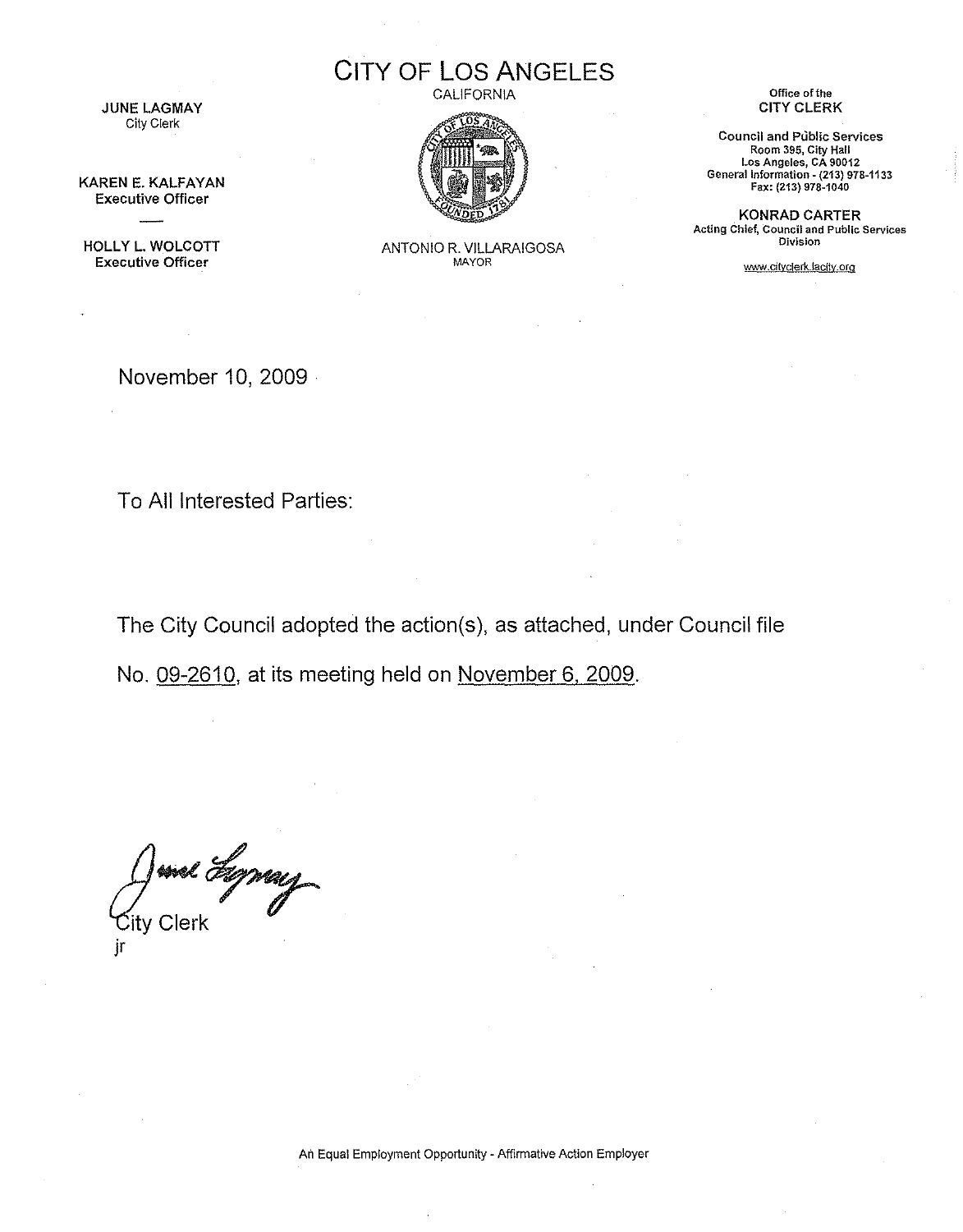**File No. 09-2610**

<sup>1</sup>/6/09

## **TO THE COUNCIL OF THE CITY OF LOS ANGELES**

#### **Your TRANSPORTATION Committee**

### **report as follows:**

NEGATIVE DECLARATION, TRANSPORTATION COMMITTEE REPORT and Resolution relative to the establishment of Overnight Parking District (OPD) No. 537 in the Harvard Heights neighborhood.

Recommendations for Council action:

- 1. FIND that the establishment of OPD No. 537, will not have a significant effect on the environment, pursuant to the City's Environmental Guidelines and in compliance with the California Environmental Quality Act (CEQA); that the Negative Declaration reflects the independent judgment of the lead agency, City of Los Angeles; that the documents constituting the record of proceeding in this matter are in the custody of the City Clerk and in the files of the Los Angeles Department of Transportation (LADOT) in the custody of the Parking Permits Division; and ADOPT Negative Declaration (09-321 - TR) filed on July 1, 2009.
- 2. FIND that the area bounded in a clockwise manner by: 11th Street (center line) between Western Avenue and Normandie Avenue, Normandie Avenue (center line) between 11th Street and Venice Boulevard, Venice Boulevard (center line) between Normandie Avenue and Western Avenue, Western Avenue (center line) between Venice Boulevard and 11th Street is developed with a mix of commercial and single- and multiple family residential dwelling units; which lack adequate off-street parking, where the residents depend upon being able to park on the street adjacent to their homes and where residents are unable to find overnight parking on the block due to the overnight parking of non-residents on their blocks.
- 3. ADOPT the accompanying Resolution establishing OPD No. 537, pursuant to Los Angeles Municipal Code (LAMC) Section 80.54 to include the area described in Recommendation No. Two.
- 4. AUTHORIZE the LADOT to immediately post signs upon adoption of the Resolution which states: No Parking, 2 AM to 6 AM, OPD No. 537 Permits Exempt" parking restriction for both sides of the following streets unless otherwise set forth below or except for areas where parking is currently prohibited at all times in the interest of traffic flow or safety:
- Normandie Avenue between 11th Street and Venice Boulevard (westside only)
- 15th Street between Normandie Avenue and Western Avenue
- 14th Street between Hobart Avenue and Western Avenue
- Hobart Boulevard between Pico Boulevard and 15th Street
- Cambridge Street between Normandie Avenue and Western Avenue
- Harrington Avenue between Oxford Avenue and Western Avenue
- Oxford Avenue between 11th Street and 12th Street
- 12th Place between Serrano Avenue and Western Avenue
- Serrano Avenue between 11th Street and 12th Street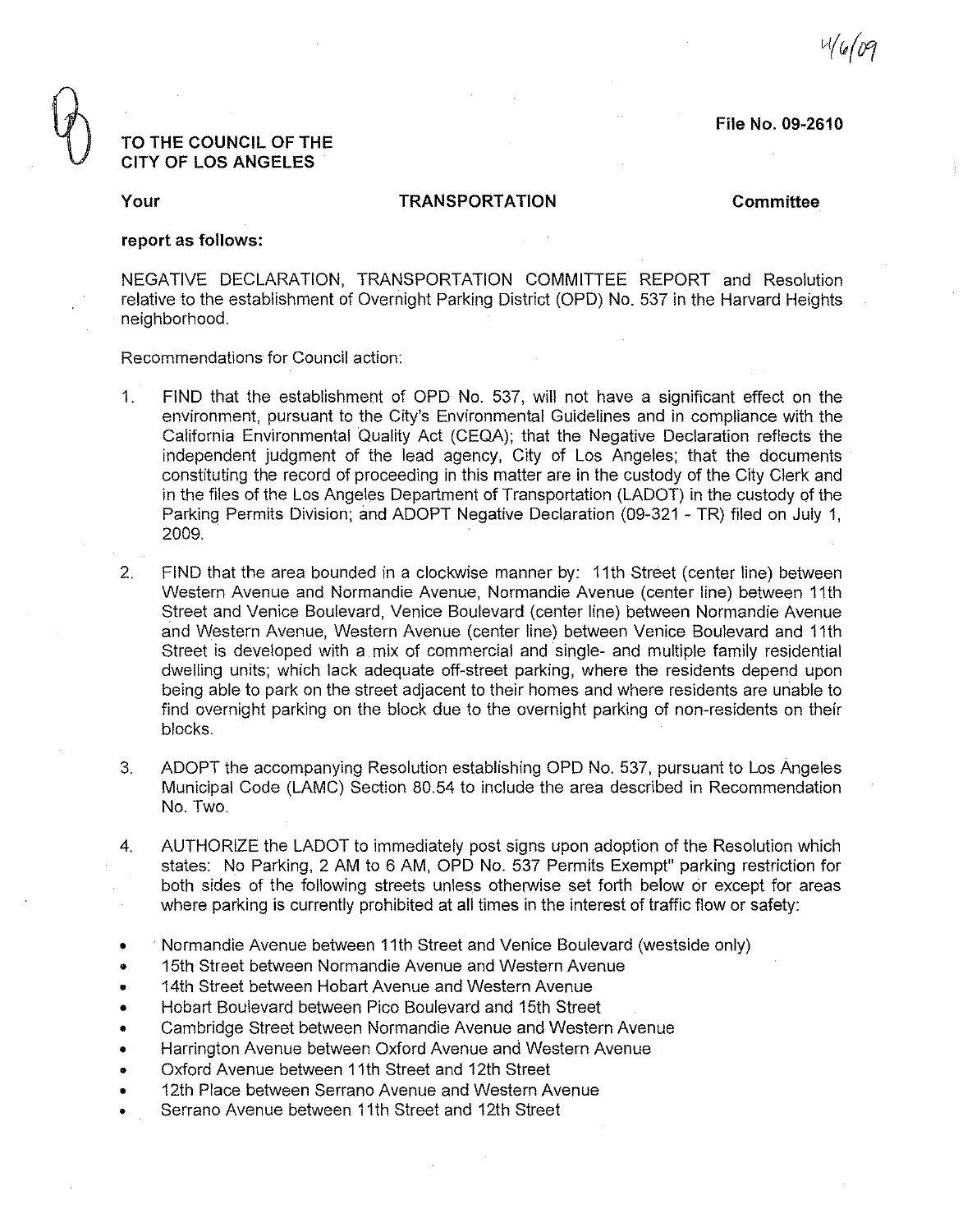- Hobart Boulevard between 11th Street and 12th Street
- 5. AUTHORIZE the "No Parking, 2 AM to 6 AM" parking restriction for any street segment within OPD No. 537 where there is no residential or park frontage on either side of the street.
- 6. AUTHORIZE the posting of "No Parking, 2 AM to 6 AM; OPD No. 537 Permits Exempt" parking restriction on all unposted residential street segments within OPD No. 537, upon receipt by the LADOT of written request from the Council member representing the specific street segment.
- 7. FIND that the Los Angeles Police Department should have the primary responsibility for the enforcement of the authorized overnight parking restriction in OPD No. 537,. with support from LADOT Parking Enforcement, since the reported problems involve criminal activity.
- 8. INSTRUCT the LADOT to initiate the necessary procedures to prepare, issue and collect payments for overnight parking perrnits from the residents of OPD No. 537 in accordance with LAMC Section 80.54, where the following permit conditions will apply:
	- a. Maximum of three resident permits per dwelling unit at \$15 each per year
	- b. Maximum of two visitor permits per dwelling unit at \$10 each per four months
	- c. Maximum of 25 guest permits per dwelling unit per day at \$1 each per day
	- d. Sales of guest permits in excess of 25 per dwelling unit per day require written approval of Council District One.
- 9. DIRECT the LADOT to remove the authorized OPD No. 537 parking restrictions for any of the street segments within OPD No, 537 in accordance with the criteria set forth in Recommendation Nos. Four, Five, and Six, except for areas where parking is currently prohibited at all times in the interest of traffic flow or safety, upon receiving written instructions from the Council Office representing the specific street segment requesting the removal of such signs.
- 10. DIRECT the LADOT to prepare a Notice of Determination reflecting the Council's actions under Recommendation No. One above and file such notice with the City and County Clerks within five working days of the City Council's action.

Fiscal Impact Statement: The LADOT reports that Overnight Parking Districts with permits for residents and their guests are considered a special service, and the City is entitled to fully recover the costs of administering, posting, maintaining and enforcing these OPDs through the fees charged for permits. At this time, the annual cost of this special service is unknown but it is expected to be somewhat less than the cost of the Preferential Parking Program. Therefore, the City Attorney has recommended that LADOT set the initial OPD permit fees at a level of approximately two-thirds of the current Preferential Parking District permit fees. A cost analysis of the Overnight Parking Program is planned to occur, following the end of Fiscal Year 2009 - 2010, and the permit fees will be adjusted accordingly based on the results of that analysis. In addition to recovering the full cost of the Overnight Parking Program from permit fees, the City may gain additional General Fund revenue from the issuance of parking citations to violators of the OPD's parking restrictions.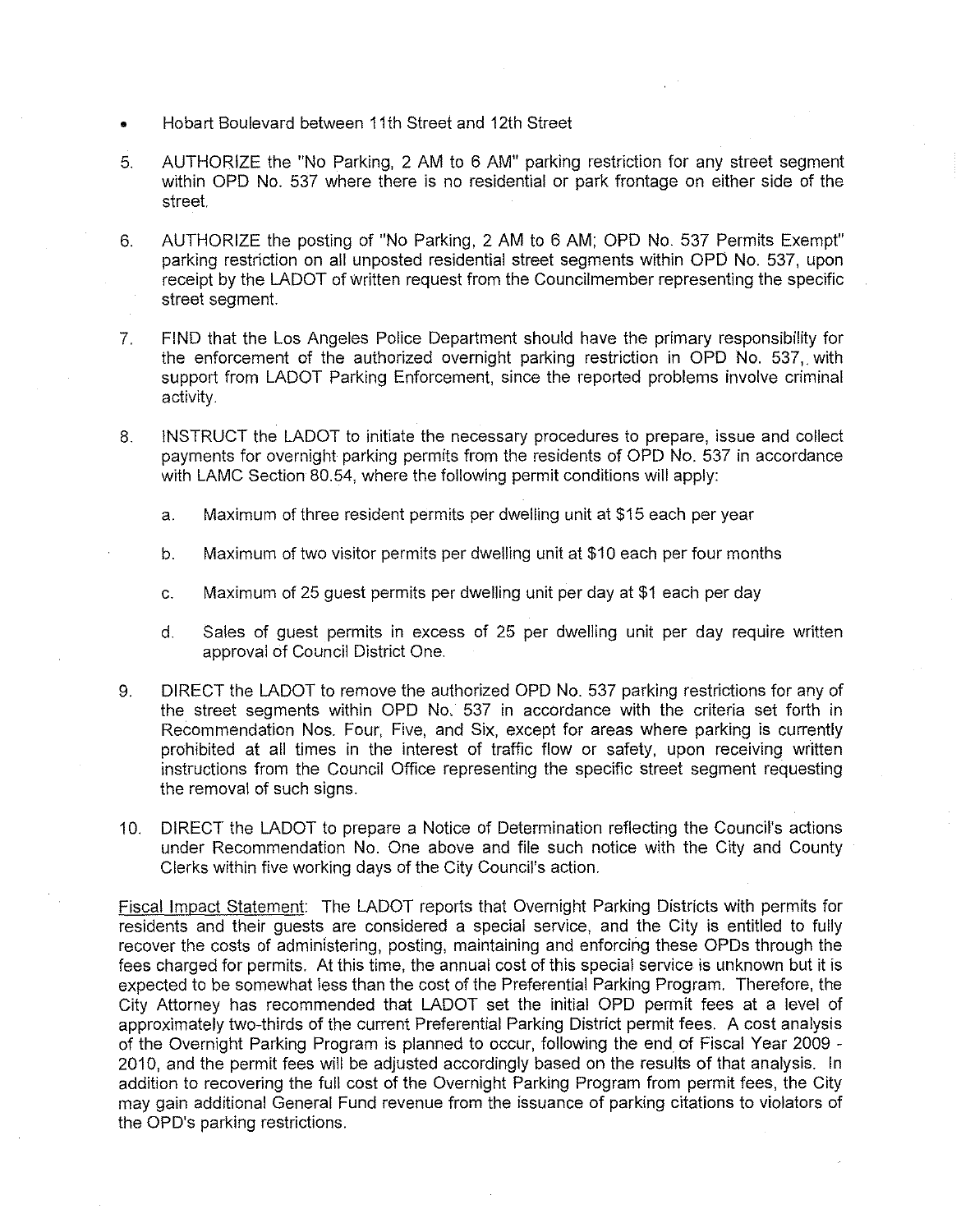#### Community Impact Statement: None submitted.

#### **SUMMARY**

At a meeting held on October 28, 2009, the Transportation Committee considered the LADOT report regarding the establishment of an Overnight Parking District (OPD) No. 537 in the Harvard Heights neighborhood. An opportunity for public comment was held. Afterwards, the Committee moved to approve the recommendations contained in the LADOT report. This matter is now forwarded to the Council for its consideration.

Respectfully submitted,

#### TRANSPORTATION COMMITTEE

 $B_{2}u/Lll$ 

**MEMBER YPTE ROSENDAHL' YES** M<u>EMBER<br>
ROSENDAHL: YES</u><br>
LABONGE: YES<br>
ALARCON: YES **ALARCON: YES KORETZ: ABSENT PARKS: YES**

SG<br>10/29/0 CD<sub>1</sub> **#09/09-261 OjPUran\_ 10-29-09.doc**

**Not Official Until Council Acts**

ADOPTED

NOV 06 2009

**LOS ANGELES CITY COUNCIL** FORTHWlTH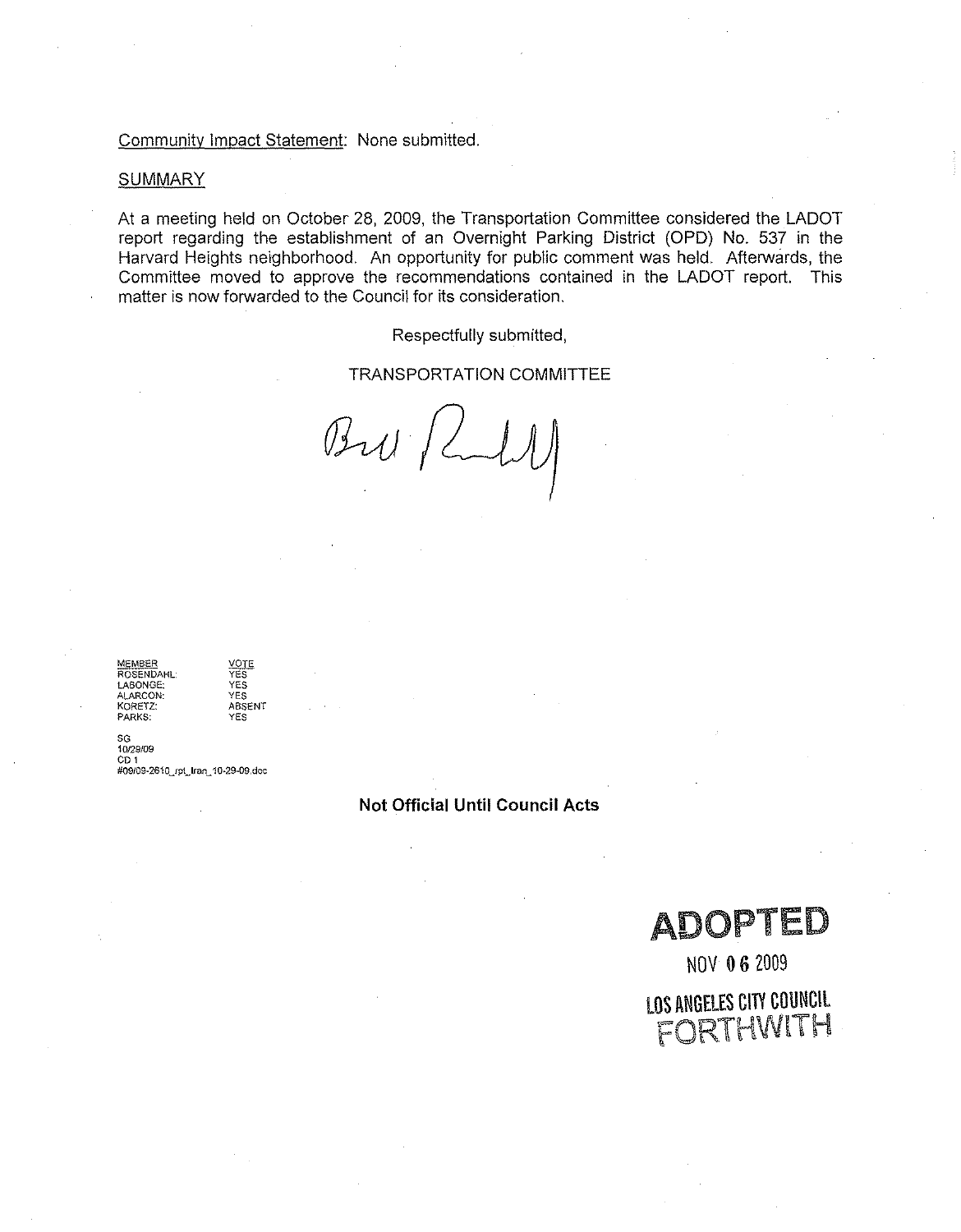# **RESOLUTION**

# ESTABLISHING OVERNIGHT PARKlNG DISTRICT NO. S37 IN THE HARVARD HEIGHTS NEIGHBORHOOD

WHEREAS, the Los Angeles City Council, by Ordinance No. 176,861, effective September 14, 200S, provided for the establishment of Overnight Parking Districts by Resolution of the Council in each case, under Section 80.54 of the Los Angeles Municipal Code; and

WHEREAS, the establishment of Overnight Parking Districts is expected to be an effective tool to address a variety of public safety and public welfare issues associated with vehicles that have no legitimate reason to be parked overnight in a given area; and

WHEREAS, establishment of an Overnight Parking District and the subsequent restriction of parking at these locations could not significantly impact the environment and that, therefore, the establishment of the Overnight Parking District falls within the exemption of Section IS061 (b)(3) of the State CEQA (California Environmental Quality Act) Guidelines and of Article II, Section I of the 2002 Los Angeles City CEQA Guidelines which provide, "[t]hese Guidelines apply generally to the discretionary acts which may have a significant effect on the environment. However, where it can be seen with reasonable certainty that the type of activity in question could not possibly have a significant effect on the environment, the activity is not covered by CEQA and these Guidelines do not apply;" and

WHEREAS, the Department of Transportation has received written request from Councilmember Ed Reyes, 1st Council District, requesting that the Department of Transportation establish an Overuight Parking District (OPD) for the Harvard Heights Neighborhood and identifying that Neighborhood as experiencing problems that are directly related to the lack of adequate off-street parking and whose residents are unable to find overnight parking on the block due to the overnight parking of vehicles by non-residents on their streets and identifying the boundaries of the Overnight Parking District as the area bounded in a clockwise fashion by:

- <sup>•</sup> 11<sup>th</sup> Street (center line) between Western Avenue and Normandie Avenue
- Normandie Avenue (center line) between 11<sup>th</sup> Street and Venice Boulevard
- Venice Boulevard (center line) between Normandie Avenue and Western Avenue
- Western Avenue (center line) between Venice Boulevard and 11<sup>th</sup> Street; and

WHEREAS Councilmember Reyes' letter requested that, upon Adoption of this Resolution by Council, the following restriction: "No Parking, 2AM and 6 AM, District No. 537 Permits Exempt" be posted on the following streets, except for areas where parking is currently prohibited at all times in the interest of traffic flow or safety:

- a. Normandie Avenue between  $11<sup>th</sup>$  Street and Venice Boulevard (westside only);
- b. 15<sup>th</sup> Street between Normandie Avenue and Western Avenue;
- c.  $14<sup>th</sup> Street between Hobart Avenue and Western Avenue;$
- d. Hobart Boulevard between Pico Boulevard and  $15<sup>th</sup>$  Street;
- e. Cambridge Street between Normandie Avenue and Western Avenue;
- f. Harrington Avenue between Oxford Avenue and Western Avenue;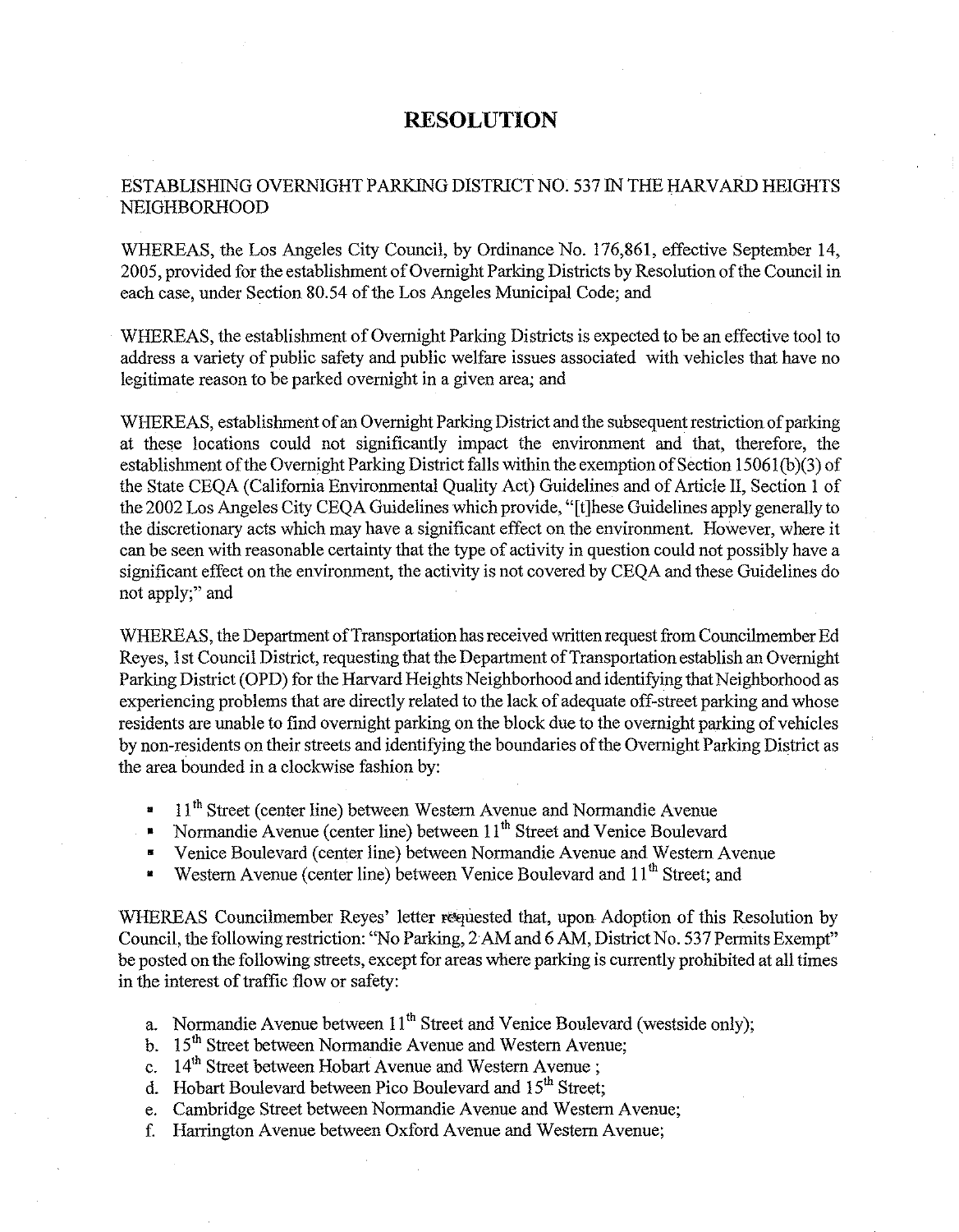- g. Oxford Avenue between  $11<sup>th</sup>$  Street and  $12<sup>th</sup>$  Street;
- h. 12<sup>th</sup> Place between Serrano Avenue and Western Avenue;
- i. Serrano Avenue between  $11<sup>th</sup>$  Street and  $12<sup>th</sup>$  Street;
- i. Hobart Boulevard between  $11<sup>th</sup>$  Street and  $12<sup>th</sup>$  Street; and

WHEREAS, the Department of Transportation has received a letter from the Captain for the Olympic Station Area for the Los Angeles Police Department, requesting establishment of the above Overnight Parking District and posting of signs in the area to address public nuisance problems and crime associated with the vehicles of non-residents in the Harvard Heights Neighborhood; and

WHEREAS, requiring unarmed DOT Traffic Officers to enforce a parking restriction between 2:00 a.m. and 6:00 a.m. in order to deter criminal activities the parking restriction is designed to address (i.e. using a parked vehicle on City streets for living quarters in violation of Los Angeles Municipal Code Section 85.02) would likely subject the Traffic Officers to criminal assaults; and

WHEREAS, pursuant to LAMC Section 80.54(c), the City Council may authorize DOT to issue Overnight Parking Permits in residential areas with inadequate off-street parking, which exempt residents and their guests from the overnight parking restrictions, with the maximum numbers of permits and the fees therefore specified in the Resolution establishing the OPD;

NOW, THEREFORE BE IT RESOLVED, that the City Council, pursuant to Los Angeles Municipal Code, Section 80.54, hereby establishes the Harvard Heights Neighborhood Overnight Parking District in the area bounded in a clockwise fashion by:

- 11<sup>th</sup> Street (center line) between Western Avenue and Normandie Avenue
- Normandie Avenue (center line) between 11<sup>th</sup> Street and Venice Boulevard
- Venice Boulevard (center line) between Normandie Avenue and Western Avenue
- Western Avenue (center line) between Venice Boulevard and  $11<sup>th</sup>$  Street; and

BE IT FURTHER RESOLVED, that the establishment of the Harvard Heights Neighborhood Overnight Parking District No. 537, pursuant to LAMC, Section 80.54, is exempt from the California Environmental Quality Act (CEQA) under General Exemption (Article II, Section lof'the Los Angeles City CEQA Guidelines), and that the Department of Transportation be directed to prepare a Notice of Determination reflecting the Council's actions and file such notice with the City and County Clerks within five (5) working days of the City Council's action.

BE IT FURTHER RESOLVED, that upon approval of the Harvard Heights Neighborhood Overnight Parking District No. 537 through adoption of this Resolution, the Department of Transportation shall be authorized and directed to immediately post signs with a restriction of "NO PARKlNG, 2 AM TO 6 AM NIGHTLY; VEHICLES WITH DISTRICT 537 PERMITS EXEMPT" on the following streets, without further letter from the Councilmember:

- a. Normandie Avenue between  $11<sup>th</sup>$  Street and Venice Boulevard (westside only);
- b. 15<sup>th</sup> Street between Normandie Avenue and Western Avenue;
- c.  $14<sup>th</sup>$  Street between Hobart Avenue and Western Avenue;
- d. Hobart Boulevard between Pico Boulevard and 15<sup>th</sup> Street:
- e. Cambridge Street between Normandie Avenue and Western Avenue;
- f. Harrington Avenue between Oxford Avenue and Western Avenue;
- g. Oxford Avenue between  $11<sup>th</sup>$  Street and  $12<sup>th</sup>$  Street;